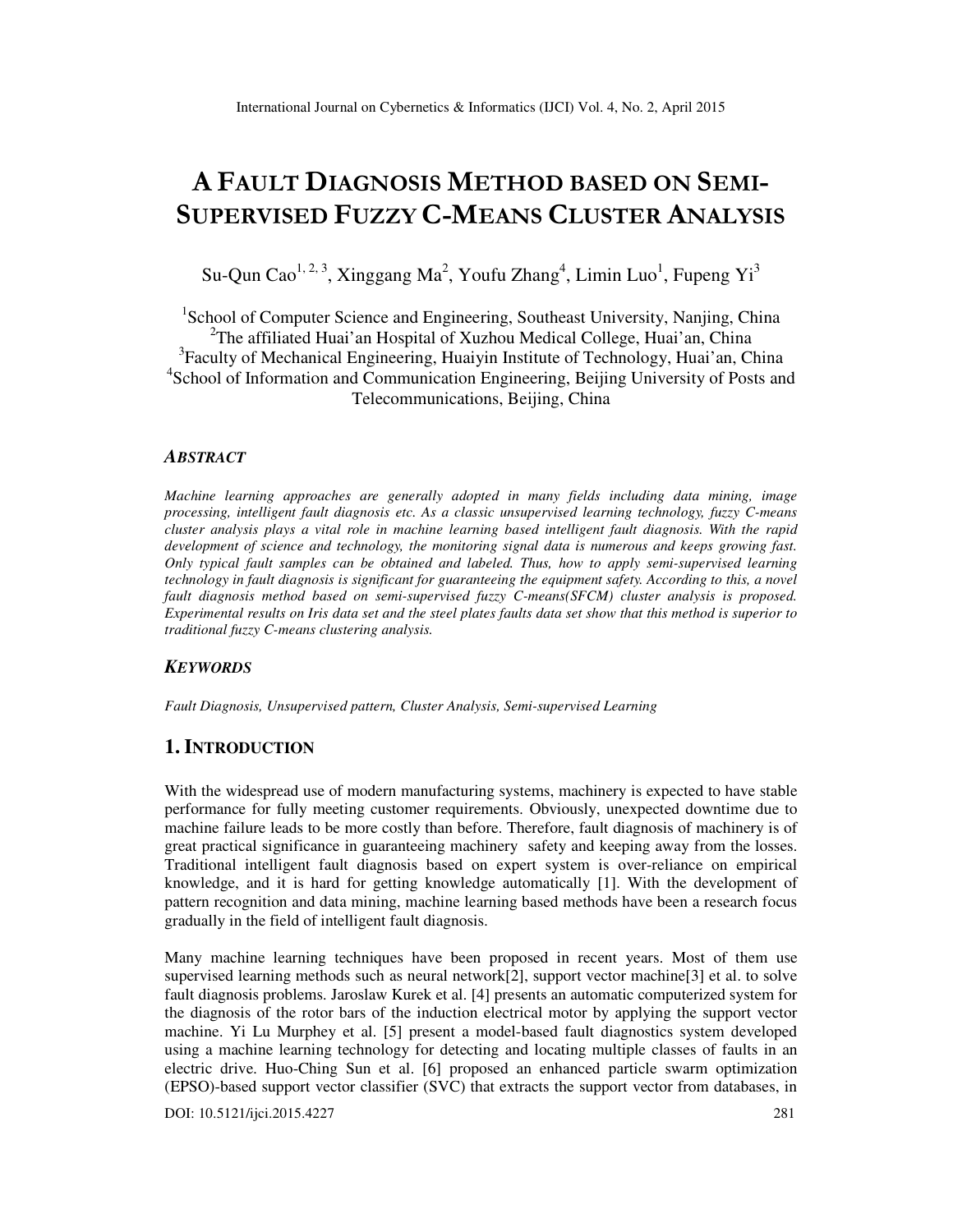order to diagnose vibration faults in steam turbine-generator sets. Miguel Delgado Prieto et al. [7] presents a novel monitoring scheme applied to diagnose bearing faults. The development of diagnosis methodologies considering both kinds of bearing faults is, nowadays, subject of concern in fault diagnosis of electrical machines. A novel neural network structure is adopted to perform the classification stage. Kaveh Bastani et al. [8] proposed a fault diagnosis methodology by integrating the state space model with the enhanced relevance vector machine (RVM) to identify the process faults through the sparse estimate of the variance change of the process errors. Muhammad Amar et al.[9] presented a novel vibration spectrum imaging (VSI) feature enhancement procedure for low SNR conditions. An artificial neural network (ANN) has been used as a fault classifier using these enhanced features of the faults. It provides enhanced spectral images for ANN training and thus leads to a highly robust fault classifier.

Some apply unsupervised learning methods such as cluster analysis [10] to detect and diagnose the failure data. Wentao Sui et al. [11] proposed a new method of bearing fault diagnosis based on feature weighted FCM. G.Yu et al. [12] presented a cluster-based feature extraction from the coefficients of discrete wavelet transform for machine fault diagnosis. Qing Yang et al. [13] proposed an ensemble fault diagnosis algorithm based on fuzzy c-means algorithm (FCM) with the Optimal Number of Clusters (ONC) and probabilistic neural network (PNN), called FCM-ONC-PNN. Abdenour Soualhi et al. [14] presented a new approach for fault detection and diagnosis of IMs using signal-based method based on signal processing and an unsupervised classification technique called the artificial ant clustering. Debin Zhao et al. [15] presented a novel intelligent fault diagnosis method based on ant colony clustering analysis and it is verified by vibration signals acquired from a rotor test bed. Yaguo Lei et al. [16] presented a new hybrid clustering algorithm based on a three-layer feed forward neural network (FFNN), a distribution density function, and a cluster validity index to solve fault diagnosis problem of rotating machinery. Hesam Komari Alaei et al. [17] proposed a new on-line fuzzy clustering-based algorithm which is developed using integration of an adaptive principal component analysis approach with a weighted fuzzy C-means (WFCM) methodology for process fault detection and diagnosis (FDD) applications.

But because the monitoring signal data is numerous, only typical fault samples can be labeled. Thus, how to apply semi-supervised learning technology in fault diagnosis is important for guaranteeing the equipment safety. According to this, a novel fault diagnosis method based on semi-supervised fuzzy C-means(SFCM) cluster analysis is proposed in this paper.

## **2. FUZZY C-MEANS CLUSTERING ALGORITHM**

FCM algorithm was introduced by J.C.Bezdek[18]. It is intended to obtain clustering result of a data set by minimizing of the basic c-means objective function:

$$
J(Z;U,V) = \sum_{i=1}^{c} \sum_{k=1}^{N} u_{ik}^{m} D_{ik}^{2}
$$

Where:

 $U = [u_{ik}]$  is a fuzzy partition matrix of Z;

 $V = [v_1, v_2, \dots, v_c], v_i \in \mathbb{R}^n$  is a vector of cluster prototypes;

 $D_{ik} = \|\mathbf{z}_k - \mathbf{v}_i\|$  is Euclidean distance between the sample  $\mathbf{z}_k$  and the center  $\mathbf{v}_i$  of the cluster *i*;

 $m \in (1, \infty)$  is a parameter which decides the fuzziness of the resulting clusters.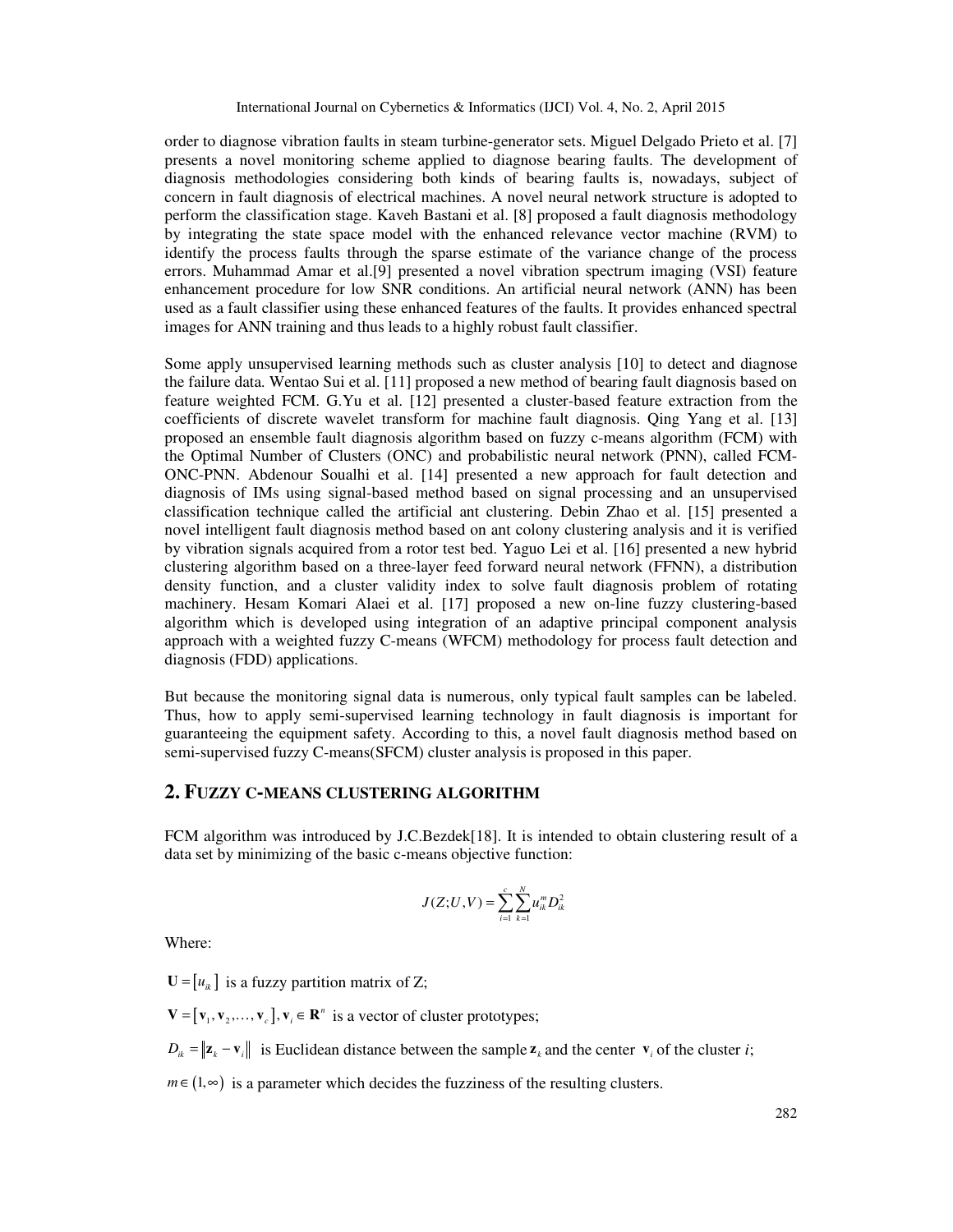The minimization of  $J(\mathbf{Z}; \mathbf{U}, \mathbf{V})$ , under the constraint  $\sum_{i=1}^{c} u_{ik} = 1$  $\sum_{i=1}^{n} u_{ik} = 1$ ,  $u_{ik} \in [0,1]$ , leads to the iteration of the following steps:

$$
\mathbf{v}_{i} = \frac{\sum_{k=1}^{N} (u_{ik})^{m} \mathbf{z}_{k}}{\sum_{k=1}^{N} (u_{ik})^{m}}, 1 \leq i \leq c
$$

and

$$
u_{ik} = \frac{1}{\sum_{j=1}^{c} (D_{ik} / D_{jk})^{2/(m-1)}}
$$

## **3. SEMI-SUPERVISED FUZZY C-MEANS CLUSTERING ALGORITHM (SFCM)**

The semi-supervised fuzzy c-means (SFCM) algorithm was first introduced by Pedrycz [19]. The objective function is shown as follows.

$$
J_2^s(U, V; X, F) = \sum_{i=1}^c \sum_{k=1}^n u_{ik}^2 d_{ik}^2 + \sum_{i=1}^c \sum_{k=1}^n (u_{ik} - f_{ik})^2 d_{ik}^2
$$

Pedrycz and Waletzky introduced a binary vector  $b$  ( $b_k$  is equal to 1 if the sample  $x_k$  has been already labeled and  $b_k = 0$  otherwise) to distinguish whether the sample is supervised and proposed an improved semi-supervised FCM algorithm, which has the following objective function:

$$
J_{m\cdot a}^{s}(U,V;X,F) = \sum_{i=1}^{c} \sum_{k=1}^{n} u_{ik}^{2} d_{ik}^{2} + \alpha \sum_{i=1}^{c} \sum_{k=1}^{n} (u_{ik} - f_{ik}b_{k})^{m} d_{ik}^{2}
$$

Here,  $\alpha$  is used to maintain a balance between supervised and unsupervised optimization mechanism and is proportional to the ratio of the number of all samples and the number of labeled samples.

## **4. EXPERIMENTS**

#### **4.1 Experiment on Iris data set**

In this experiment, the UCI data set [20], Iris, is used to do clustering by FCM and SFCM. The following Rand index [21] is adopted to evaluate the clustering effectiveness of these two methods.

$$
Rand(P_1, P_2) = \frac{a+b}{n \times (n-1)/2}
$$

Where  $P_1$  means the clustering result of Iris data set,  $P_2$  means the standard clustering result obtained by the labels of Iris data set, *a* denotes the number of any two samples in Iris data set belonging to the same cluster in  $P_1, P_2, b$  denotes the number of any two samples in Iris data set belonging to two different clusters in  $P_1, P_2$ , and *n* is the number of all samples. Obviously,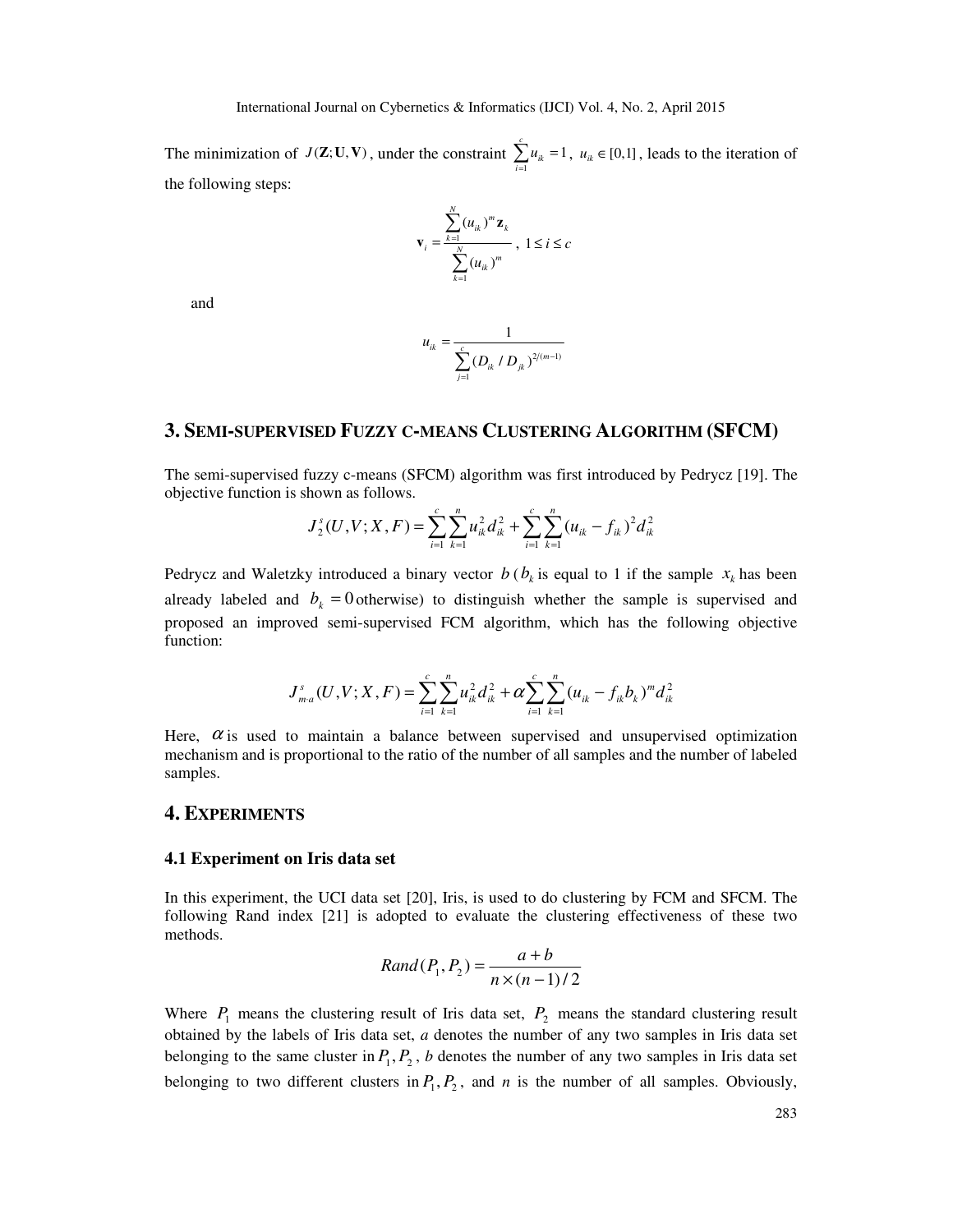$Rand(P_1, P_2) \in [0,1]$ . And  $Rand(P_1, P_2) = 1$  when  $P_1$  is the same as  $P_2$ . The smaller *Rand*  $(P_1, P_2)$  is, the bigger the difference between  $P_1$  and  $P_2$ .

The Iris data set consists of 150 samples which are belong to three classes of Iris such as Iris setosa, Iris virginica and Iris versicolor. Each sample is measured by four features: the length and the width of the sepals and petals. Table 1 illustrates the basic information of the data set.

FCM is applied in Iris data set and the clustering result plotted by first two features is shown in Figure 1. The Rand index of FCM clustering result is 0.9495. We set 30 samples as labeled samples and then apply SFCM in Iris data set. The clustering result plotted by first two features is shown in Figure 2. The Rand index of SFCM clustering result is 0.9575. This means that SFCM has better clustering result than FCM.

| <b>Class</b>             | Number of<br><b>Samples</b> | <b>Features</b> |              |  |  |
|--------------------------|-----------------------------|-----------------|--------------|--|--|
|                          |                             | No.             | <b>Name</b>  |  |  |
| Class 1: Iris setosa     | 50                          |                 | Sepal length |  |  |
| Class 2: Iris virginica  | 50                          | 2               | Sepal width  |  |  |
| Class 3: Iris versicolor | 50                          |                 | Petal length |  |  |
|                          |                             |                 | Petal width  |  |  |

Table 1. Class distribution and features of Iris data set



Figure 1. FCM Clustering on Iris data set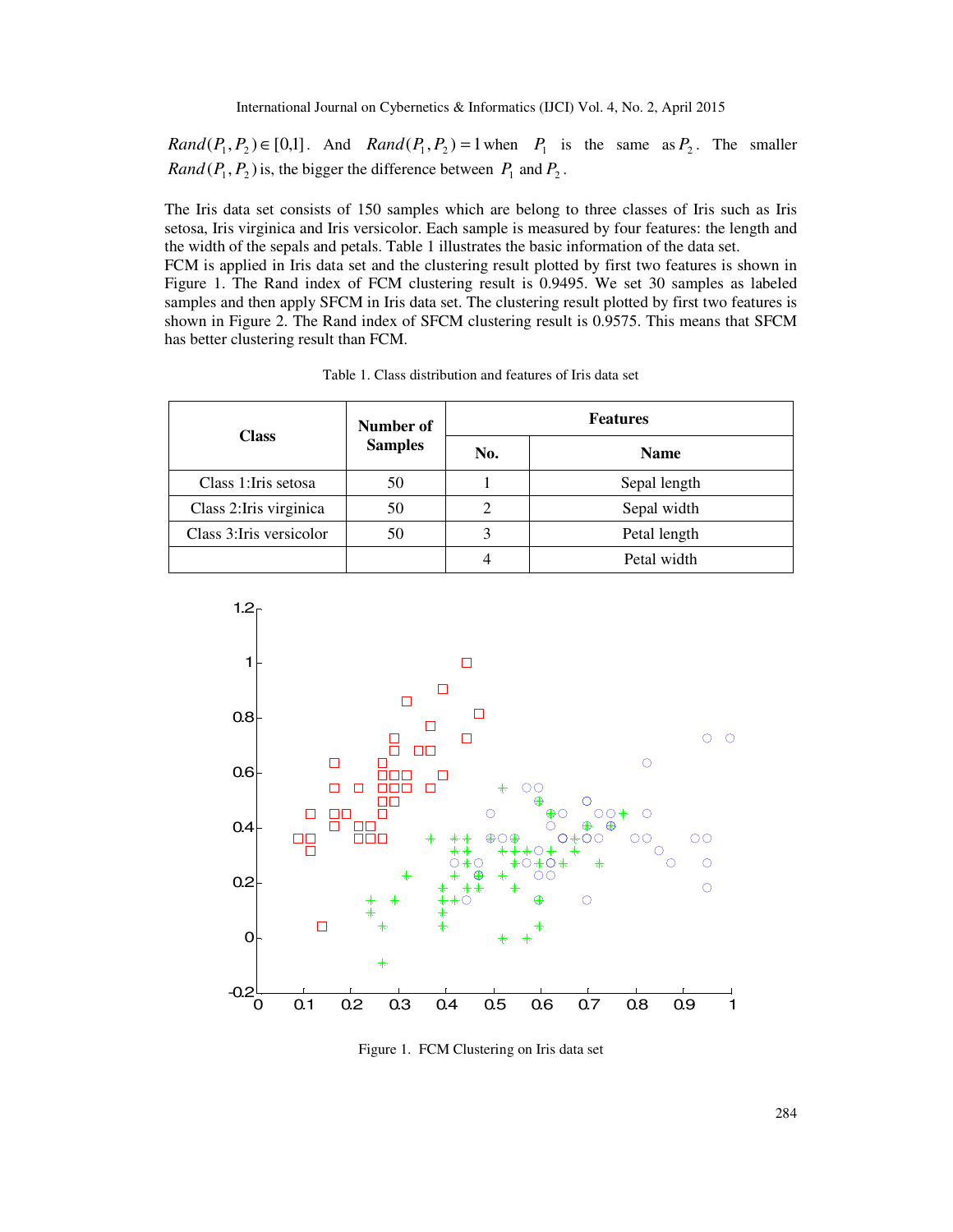

Figure 2. SFCM Clustering on Iris data set

## **4.2. Experiment on the steel plates faults data set**

The Steel Plates Faults Data Set was given by Research Center of Sciences of Communication, Rome, Italy [22]. There are 7 different steel plates' faults in this data set: Pastry, Z\_Scratch, K\_Scatch, Stains, Dirtiness, Bumps and Other\_Faults. It includes 1941 samples and each sample is described by 27 independent features.

Table 2 shows the basic information of the data set. 348 samples which belong to Pastry and Z\_Scratch faults are chosen as testing data set.

FCM is applied in the steel plates faults data set and the clustering result plotted by first two features is shown in Figure 3. The Rand index of FCM clustering result is 0.5066. We set 80 samples as labeled samples and then apply SFCM in this data set. The clustering result plotted by first two features is shown in Figure 4. The Rand index of SFCM clustering result is 0.5200. This means that SFCM has better clustering result than FCM.

## **5. CONCLUSIONS**

Because the monitoring signal data is numerous, only typical fault samples can be labeled. Thus, how to apply semi-supervised learning technology in fault diagnosis is important for guaranteeing the equipment safety. This paper presents a novel fault diagnosis method based on Semisupervised Fuzzy C-Means(SFCM) clustering algorithm. It use labeled samples to guide the clustering process. Experimental results show that it is more efficient than traditional Fuzzy C-Means(FCM) clustering algorithm. In the future, we will make a deep research about how to do fault diagnosis by semi-supervised clustering based on the kernel function[23, 24].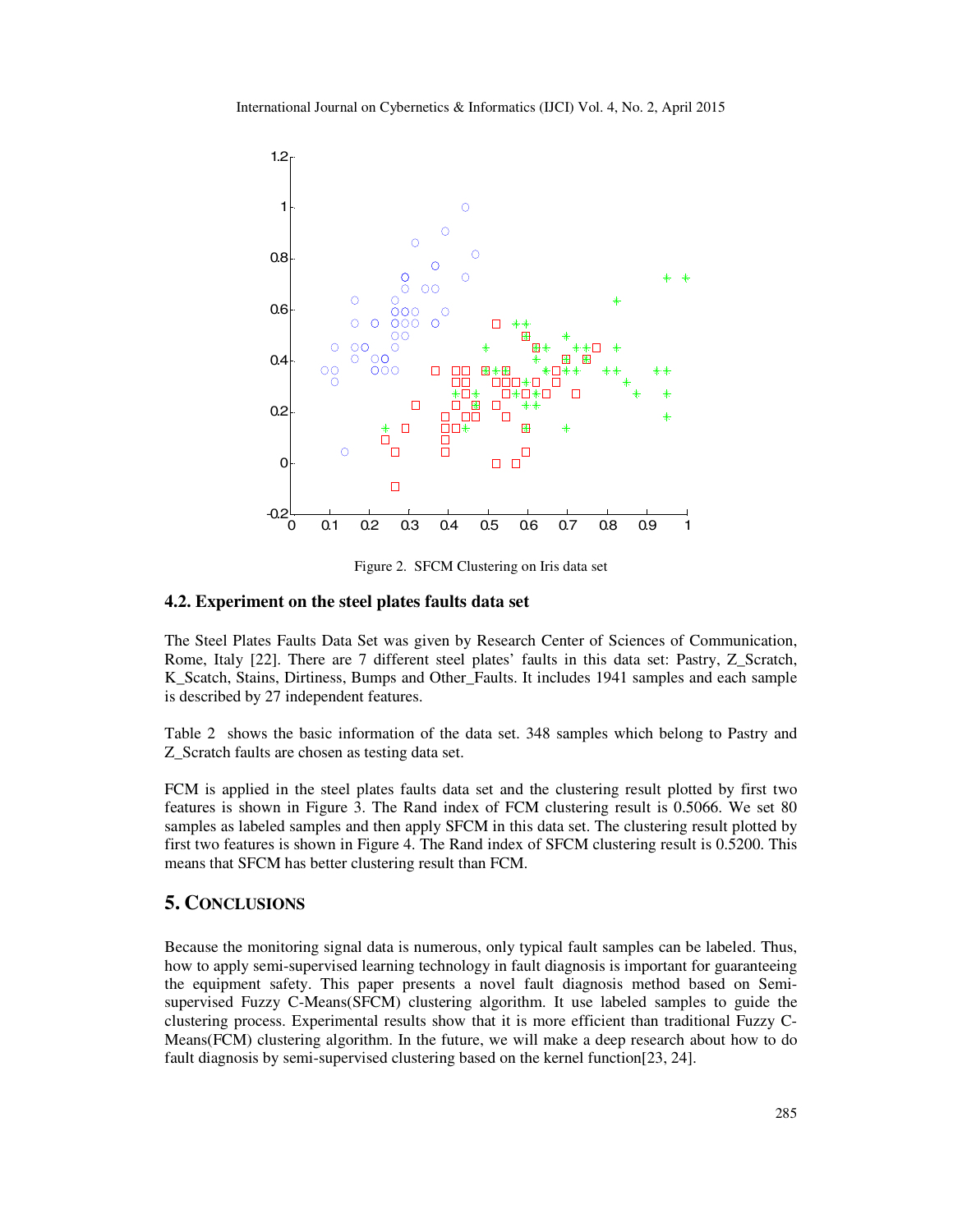International Journal on Cybernetics & Informatics (IJCI) Vol. 4, No. 2, April 2015

|                  | <b>Number</b>           | <b>Features</b> |                       |                      |                   |  |
|------------------|-------------------------|-----------------|-----------------------|----------------------|-------------------|--|
| <b>Class</b>     | of<br><b>Samples</b>    | No.             | <b>Name</b>           | No.                  | <b>Name</b>       |  |
| Pastry           | 158                     | 1               | X Minimum             | 15                   | Edges_Index       |  |
| Z_Scratch        | 190                     | $\overline{c}$  | X_Maximum             | 16                   | Empty_Index       |  |
| K_Scatch         | 391                     | 3               | Y_Minimum             | 17                   | Square_Index      |  |
| <b>Stains</b>    | 72                      | 4               | Y Maximum             | 18                   | Outside_X_Index   |  |
| <b>Dirtiness</b> | 55                      | 5               | Pixels_Areas          | 19                   | Edges_X_Index     |  |
| <b>Bumps</b>     | 402                     | 6               | X Perimeter           | 20                   | Edges_Y_Index     |  |
| Other_Faults     | 7<br>Y Perimeter<br>673 |                 | 21                    | Outside_Global_Index |                   |  |
|                  |                         | 8               | Sum_of_Luminosity     | 22                   | LogOfAreas        |  |
|                  |                         | 9               | Minimum_of_Luminosity | 23                   | $Log_X_$ Index    |  |
|                  |                         | 10              | Maximum_of_Luminosity | 24                   | $Log_Y_Index$     |  |
|                  |                         | 11              | Length_of_Conveyer    | 25                   | Orientation_Index |  |
|                  |                         | 12              | TypeOfSteel_A300      | 26                   | Luminosity_Index  |  |
|                  |                         | 13              | TypeOfSteel_A400      | 27                   | SigmoidOfAreas    |  |
|                  |                         | 14              | Steel_Plate_Thickness |                      |                   |  |

Table 2. Class distribution and features of Steel Plates data set



Figure 3. FCM Clustering on the steel plates faults data set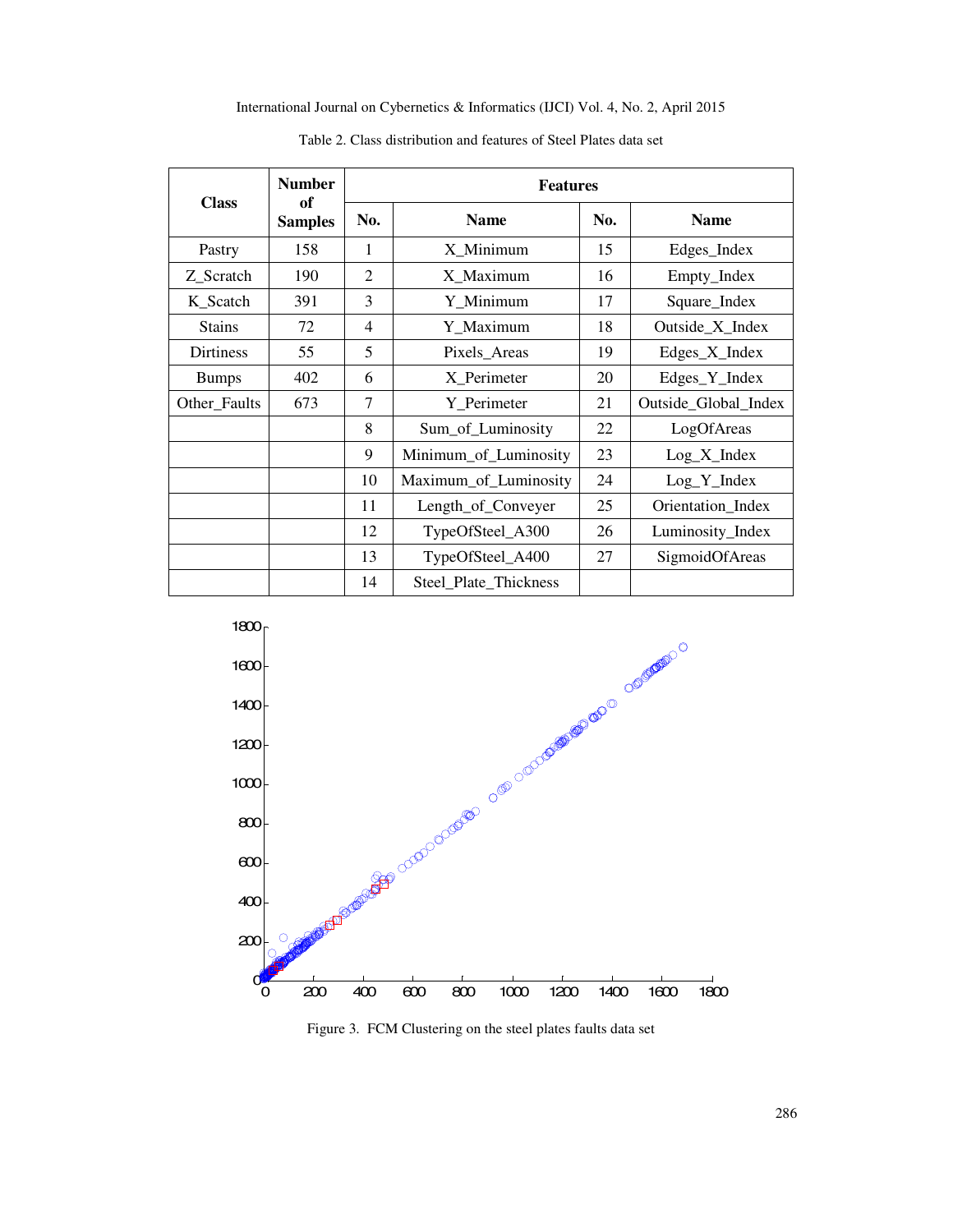

Figure 4. SFCM Clustering on the steel plates faults data set

## **ACKNOWLEDGEMENTS**

This work is supported by National Natural Science Foundation of China (61402192), the National Sparking Plan Project, China (2013GA690404), the Major Program of the Natural Science Foundation of the Jiangsu Higher Education Institutions of China (11KJA460001, 13KJA460001), the Open Project from the Key Laboratory of Digital Manufacture Technology at Jiangsu Province in China (HGDML-1005), Technology Innovation Project of Science and Technology Enterprises at Jiangsu Province in China (BC2012429), Huaian 533 Talents Project, Huaian International Science and Technology Cooperation Project (HG201308), and Jiangsu Overseas Research & Training Program for University Prominent Young & Middle-Aged Teachers and Presidents, China. Xinggang Ma is the corresponding author(e-mail: hamxg@sina.com).

## **REFERENCES**

- [1] Jingyi Du & Yuanlin Hou, (2010) Fault Diagnosis Theory based on Kernel Method and its Method Study, Network Books, Beijing University Press.
- [2] Jianjun Zhang, Li Zhang, Haifang Mu & Zhengyu Liu , Juan Xu (2011) "Improved BP-neural network of the particle swarm optimization in the research on engine fault diagnosis", Journal of agricultural machinery, Vol. 42, pp198-203.
- [3] Xuewen He & Haiming Zhao, (2005) "Support vector machine and its application in the mechanical fault diagnosis", Journal of Zhongnan University, Vol. 36, pp97-101.
- [4] Jaroslaw Kurek & Stanislaw Osowski, (2010) "Support vector machine for fault diagnosis of the broken rotor bars of squirrel-cage induction motor", Neural Comput & Applic Vol. 19, pp557–564.
- [5] Yi Lu Murphey, M. Abul Masrur & ZhiHang Chen, Baifang Zhang, (2006) "Model-based fault diagnosis in electric drives using machine learning", IEEE/ASME Transactions on MECHATRONICS, Vol. 11, No. 3, pp290-303.
- [6] Huo-Ching Sun, Chao-Ming Huang & Yann-Chang Huang, (2013) "Fault diagnosis of steam turbinegenerator sets using an EPSO-based support vector classifier", IEEE Transactions on ENERGY CONVERSION, VOL. 28, NO. 1, pp164-171.
- [7] Miguel Delgado Prieto, Giansalvo Cirrincione, Antonio Garcia Espinosa & Juan Antonio Ortega, Humberto Henao, (2013) "Bearing Fault Detection by a Novel Condition-Monitoring Scheme Based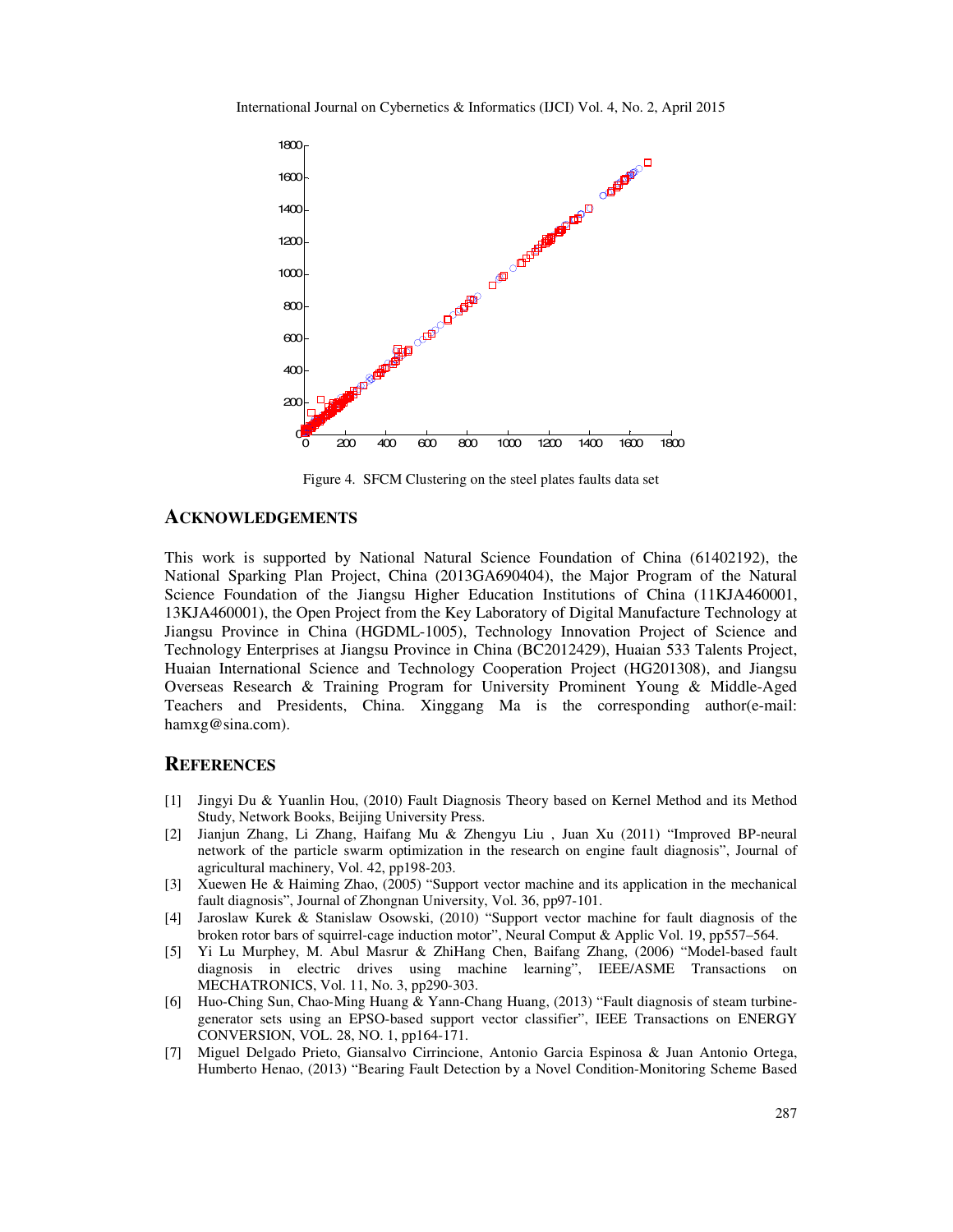on Statistical-Time Features and Neural Networks", IEEE Transactions on INDUSTRIAL ELECTRONICS, VOL. 30, NO. 8, pp3398-3407.

- [8] Kaveh Bastani, Zhenyu Kong, Wenzhen Huang & Xiaoming Huo, Yingqing Zhou, (2013) "Fault Diagnosis Using an Enhanced Relevance Vector Machine (RVM) for Partially Diagnosable Multistation Assembly Processes", IEEE Transactions on AUTOMATION SCIENCE AND ENGINEERING, VOL. 10, NO. 1, pp124-136.
- [9] Muhammad Amar, Iqbal Gondal & Campbell Wilson, (2015) "Vibration Spectrum Imaging: A Novel Bearing Fault Classification Approach", IEEE Transactions on INDUSTRIAL ELECTRONICS, VOL. 62, NO. 1, pp494-502.
- [10] Gelan Yang, Xue Xu & Gang Yang, Jianming Zhang, (2010) "Semi-supervised Classification by Local Coordination", Lecture Notes in Computer Science, Vol. 6444, pp517-524.
- [11] Wentao Sui, Changhou Lu & Dan Zhang, (2008) "Bearing Fault Diagnosis Based on Feature Weighted FCM Cluster Analysis", International Conference on Computer Science and Software Engineering, pp518-521.
- [12] G.Yu, C.N.Li & Sagar.Kamarthi, (2008) "A Cluster-based Wavelet Feature Extraction Method for Machine Fault Diagnosis", Applied Mechanics and Materials, Vol. 10-12, pp548-552.
- [13] Qing Yang, Jingran Guo & Dongxu Zhang, Chang Liu, (2011) "Fault Diagnosis Based on Fuzzy Cmeans Algorithm of the Optimal Number of Clusters and Probabilistic Neural Network", International Journal of Intelligent Engineering & Systems, Vol. 4, pp51-59.
- [14] Abdenour Soualhi, Guy Clerc & Hubert Razik, (2013) "Detection and Diagnosis of Faults in Induction Motor Using an Improved Artificial Ant Clustering Technique", IEEE Transactions on INDUSTRIAL ELECTRONICS, VOL. 60, NO. 9, pp4053-4062.
- [15] Debin Zhao & Jihong Yan, (2013) "Ant colony clustering analysis based intelligent fault diagnosis method and its application to rotating machinery", Pattern Anal Applic, Vol. 16, pp19-29.
- [16] Yaguo Lei, Zhengjia He & Yanyang Zi, Qiao Hu, (2008) "Fault diagnosis of rotating machinery based on a new hybrid clustering algorithm", Int J Adv Manuf Technol, Vol. 35, pp968–977.
- [17] Hesam Komari Alaei, Karim Salahshoor & Hamed Komari Alaei, (2013) "A new integrated on-line fuzzy clustering and segmentation methodology with adaptive PCA approach for process monitoring and fault detection and diagnosis", Soft Comput, Vol. 17, pp345-362.
- [18] J.C. Bezdek, (1981) Pattern Recognition with Fuzzy Objective Function Algorithms, Plenum Press.
- [19] Pedrycz W, (1985) "Algorithms of fuzzy clustering with partial supervision", Pattern Recognit Lett, Vol. 3, No. 1, pp13-20
- [20] C.L. Blake & C.J. Merz, (1998) "UCI repository of machine learning databases", [Online], Available: http://www.ics.uci.edu/~mlearn/MLRepository.html.
- [21] Rand W., (1971) "Objective Criteria for the Evaluation of Clustering Methods," Journal of the American Statistical Association, Vol. 66, No.336, pp846-850.
- [22] (2011) "Center for Machine Learning and Intelligent Systems", [Online], Available: http://archive.ics.uci.edu/ml/datasets/Steel+Plates+Faults.
- [23] Dao-Qiang Zhang & Song-Can Chen, (2004) "A Novel Kernelized Fuzzy C-means Algorithm with Application in Medical Image Segmentation", Artificial Intelligence in Medicine, Vol. 32, pp37-50.
- [24] Guoxin Zhang & Zuoshi Liu, (2006) "The method of fuzzy clustering for bearing fault diagnosis", Journal of Jiangxi University of Science and Technology, Vol. 27, pp15-17.